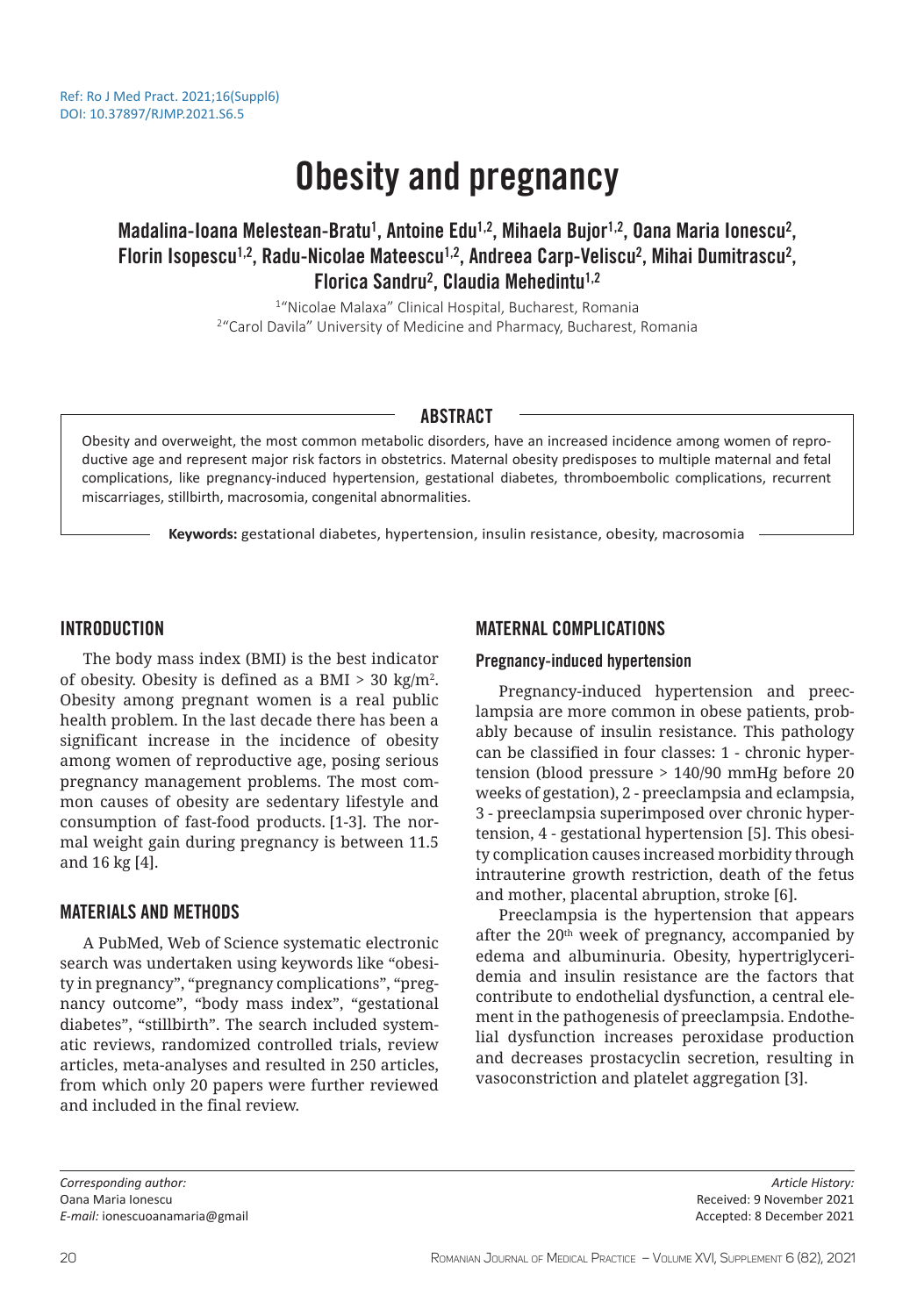#### Gestational diabetes mellitus

Obesity before pregnancy is an important risk factor for gestational diabetes, regardless of the weight gain during pregnancy. Although there are many factors that contribute to this disease, such as age, family history and ethnicity, obesity is an independent risk factor, obese women having a 6 times higher risk than other pregnant women to develop gestational diabetes [6-8].

Obesity is associated with insulin resistance, decreased glucose absorption in adipose tissue and skeletal muscles, increased hepatic glucose production. Adipose tissue is a source of inflammatory cytokines, so obesity can be considered a state of chronic inflammation, obese pregnant women having high concentrations of C-reactive protein [3,9,10]. Gestational diabetes is the result of insufficient insulin secretion to compensate for increased insulin resistance during pregnancy. Screening for gestational diabetes is done between 24 and 28 weeks of gestation, but in case the obese pregnant women has family history of type 2 diabetes mellitus it can be done earlier [11].

#### Thromboembolism

Pregnancy itself is a cause of increased procoagulant status by rising the plasmatic concentrations of coagulation factors I, VII, VIII and X, inhibition of fibrinolysis and a decrease in protein S concentration [12]. Obesity also promotes venous stasis and increases blood viscosity. The highest risk of thrombosis is associated with cesarean delivery. According to some studies, maternal obesity doubles the risk of thrombosis by increasing the concentration of coagulation factors VIII and IX [12].

#### **Miscarriage**

Obesity increases the risk of recurrent miscarriages and abortion during the first trimester of pregnancy. The exact mechanism is still not well known, but it may be a negative effect of the obesity over endometrial development and oocyte quality [13]. The miscarriage rate in obese pregnant women seems to increase with insulin resistance [14].

#### FETAL COMPLICATIONS

#### Congenital malformations

In obese pregnant women, neural tube defects in the fetus have been most frequently reported. The appearance of these malformations is independent of nutritional factors such as the administration of folic acid, which has a less important effect in obese than normal weight pregnant women. Moreover, there is also an increased risk of heart defects, om-

phalocele and plurimalformative syndroms [15,16]. It seems that when obesity is associated with preexisting type 2 diabetes mellitus, the risk of malformations increases [17].

The high incidence of malformations can also be explained by the difficulty of performing prenatal ultrasound screening due to difficult examination caused by the adipose tissue excess [12].

#### Macrosomia

Macrosomia represents birth weight greater than 4000 g or a percentile over 90 and is associated with obesity in pregnancy [3]. Obesity and insulin resistance before pregnancy affect fetal growth, altering placental function, which in the last part of the pregnancy increases the availability of glucose, amino acids and free fatty acids for the fetus. Moreover, maternal hyperglycemia produces fetal hyperglycemia that in the end leads to fetal pancreatic hypertrophy and hyperinsulinemia, the last one having a direct effect on cell division leading to macrosomia [12,18].

#### Perinatal mortality

Maternal obesity is associated with a high risk of *in utero* death of the fetus and early neonatal death. Numerous studies have shown that the risk of *in utero* fetal death is double in patients with a BMI > 30 kg /  $m^2$ . Obesity is frequently associated with hyperlipidemia, which, through a direct or indirect mechanism, affects endothelial cells causing vasoconstriction and platelet aggregation, contributing to preeclampsia. Furthermore, hyperlipidemia may increase the risk of placental thrombosis and decrease placental perfusion by reducing prostacyclin secretion and increasing thromboxane secretion. This risk can be amplified in association with insulin resistance which causes a decrease in fibrinolysis [15,19].

#### Shoulder dystocia

Shoulder dystocia is an obstetrical emergency that occurs when the birth beyond the fetal head is obstructed by the impact of the fetal shoulders. The risks of this emergency are fetal death, fractures, neurological and hypoxic sequelae. It is frequently reported in association with macrosomia [3,20].

#### INTRAPARTUM COMPLICATIONS

Post term pregnancy is common in obese pregnant women, probably due to the high concentrations of estrogen in the adipose tissue that can disrupt the hormonal balance and mechanisms that induce labor [21,22]. The rate of induced labor in obese patients is higher in comparison with patients